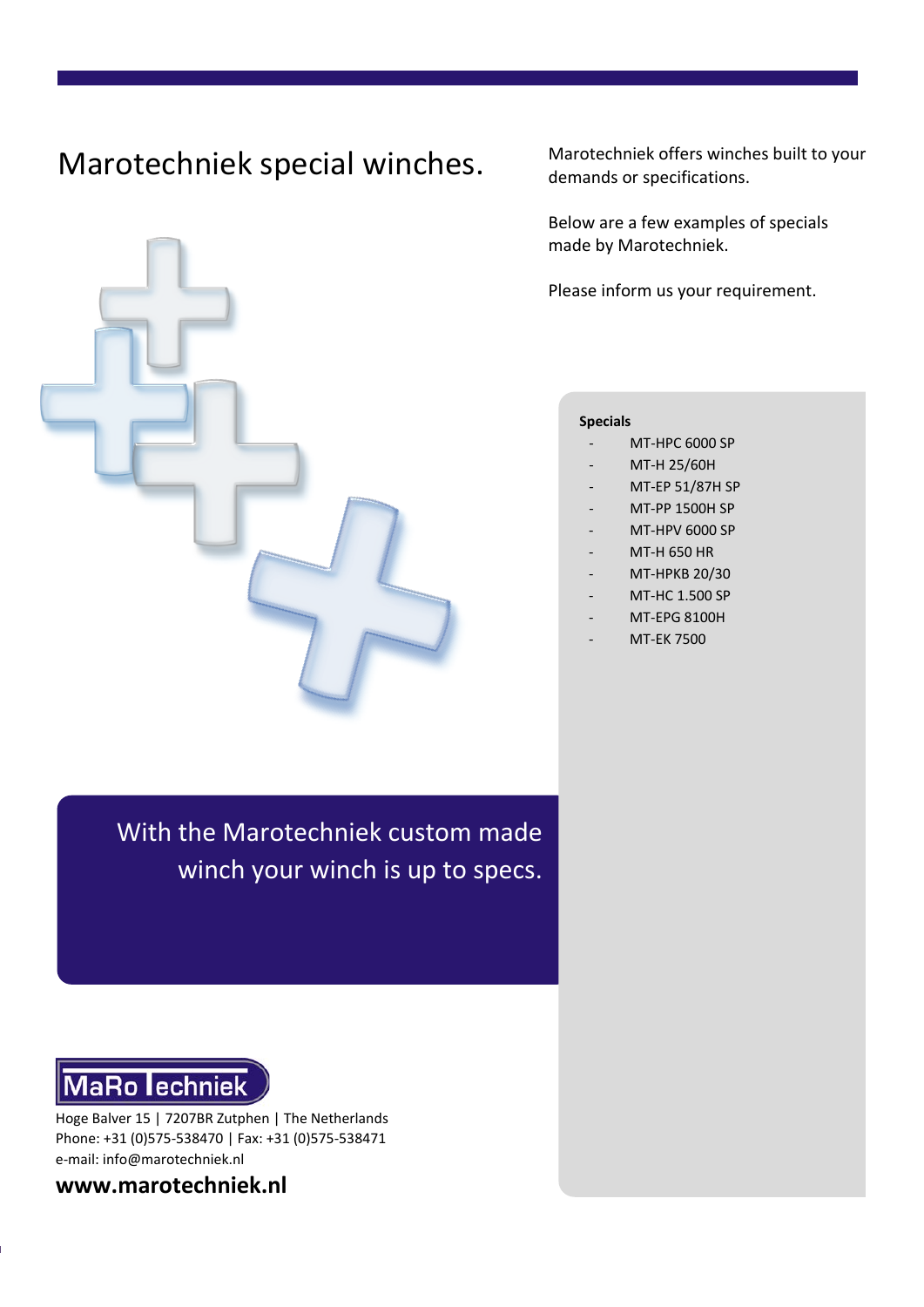

## **MT-HPC 6000 SP**

- 2 load cells mounted
- With contra frame
- Drum guard
- Lifting eyes



## **MT-H 25/60H**

- Double hydraulic controlled band brake
- Lifting force 25t / holding force 60t
- Case hardened drum



Hoge Balver 15 | 7207BR Zutphen | The Netherlands Phone: +31 (0)575-538470 | Fax: +31 (0)575-538471 e-mail: info@marotechniek.nl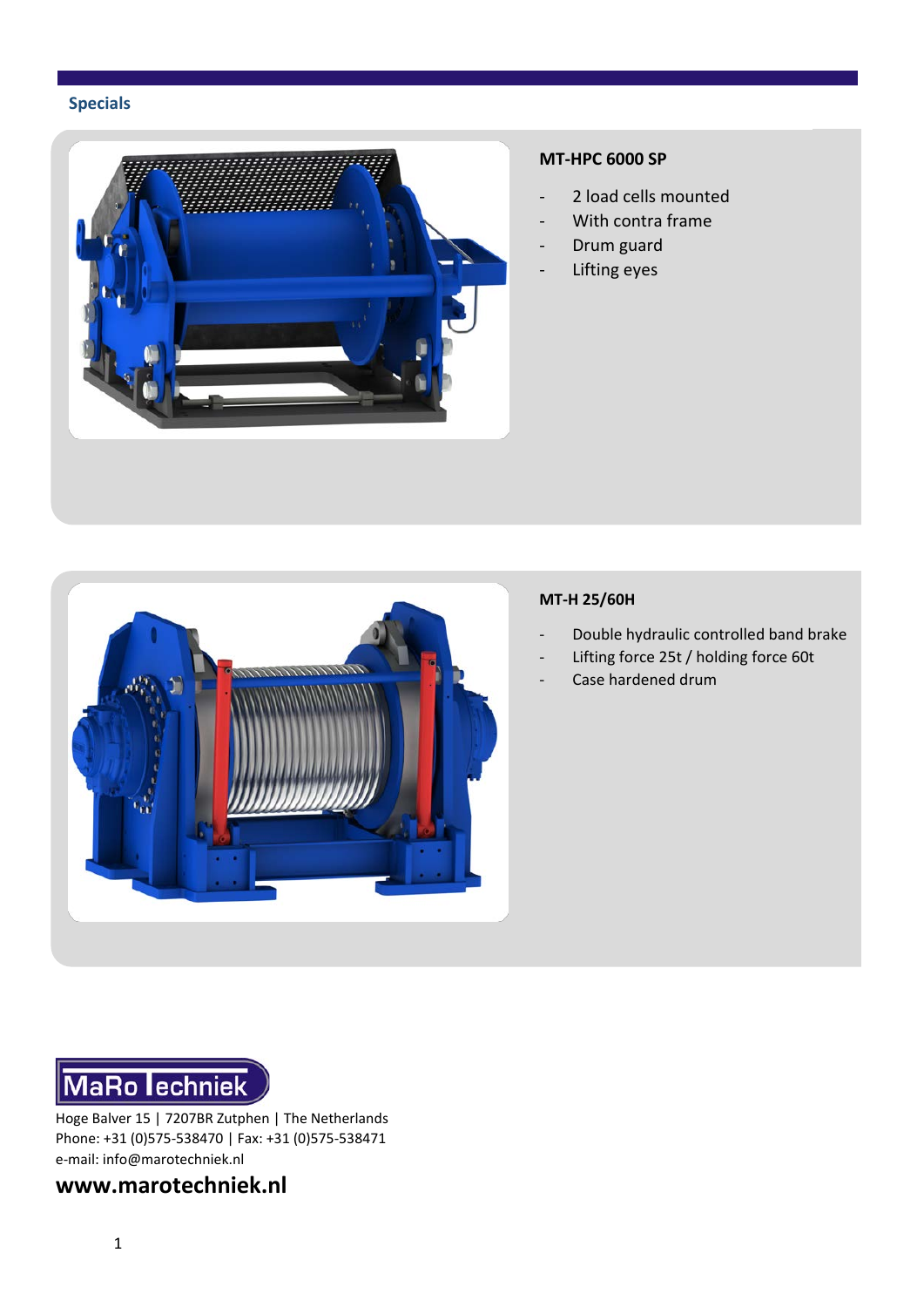

## **MT-EP 51/87H SP**

- Lifting force 51t / max. force 87t
- Spooling gear automatic / Acme thread
- Slack wire device
- Fleet distance compensation

### **MT-PP 1500H SP**

- Spooling system automatic / manual override
- DNV approved lifting eyes

MaRo lechniek

Hoge Balver 15 | 7207BR Zutphen | The Netherlands Phone: +31 (0)575-538470 | Fax: +31 (0)575-538471 e-mail: info@marotechniek.nl



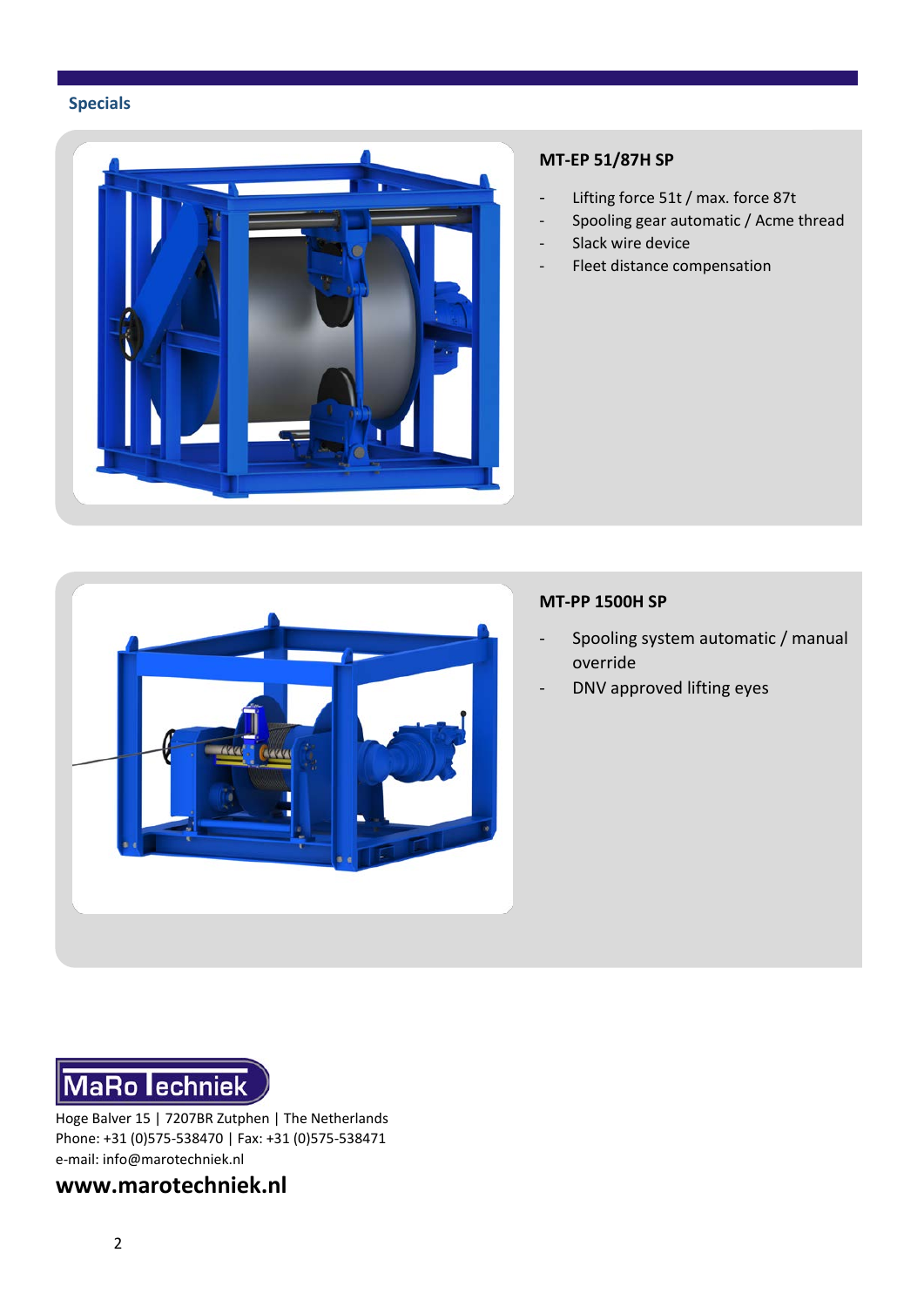

#### **MT-HPV 6000 SP**

- Suspension portal with lifting eyes
- Double knife for rope control
- Load pin hanging point



#### **MT-H 650 HR**

- Calliper brake
- Häglunds drive
- Slip ring unit
- Slip ring connection parts
- Load pin



Hoge Balver 15 | 7207BR Zutphen | The Netherlands Phone: +31 (0)575-538470 | Fax: +31 (0)575-538471 e-mail: info@marotechniek.nl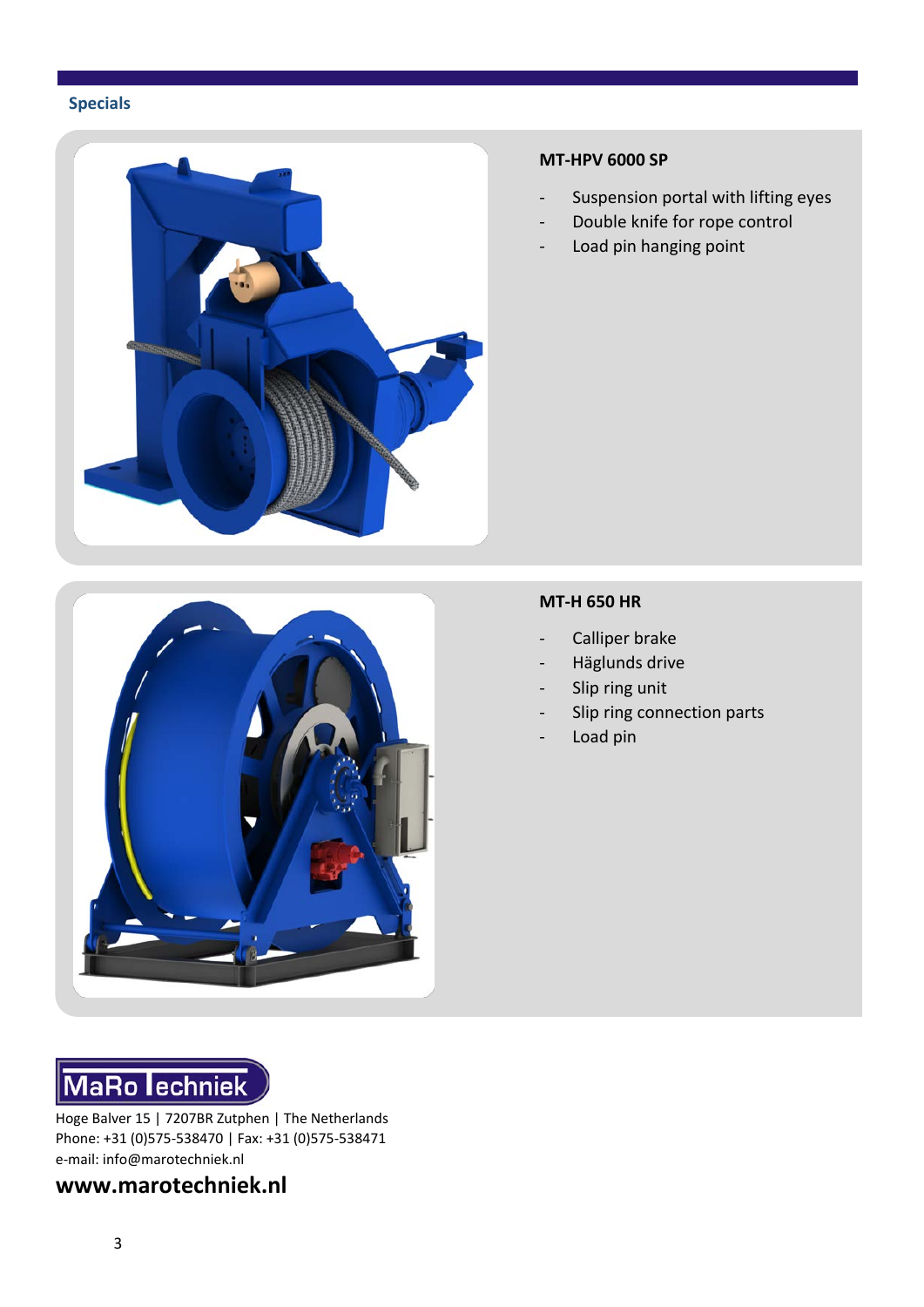![](_page_4_Picture_1.jpeg)

#### **MT-HPKB 20/30**

- Pulling force 20t / holding force 30t
- Manual controlled band brake
- Manual controlled clutch
- Parallel drive through pinion
- Compact built

![](_page_4_Picture_8.jpeg)

#### **MT-HC 1500 SP**

- Automatic spooling gear
- Manual override
- Chain covers

![](_page_4_Picture_13.jpeg)

Hoge Balver 15 | 7207BR Zutphen | The Netherlands Phone: +31 (0)575-538470 | Fax: +31 (0)575-538471 e-mail: info@marotechniek.nl